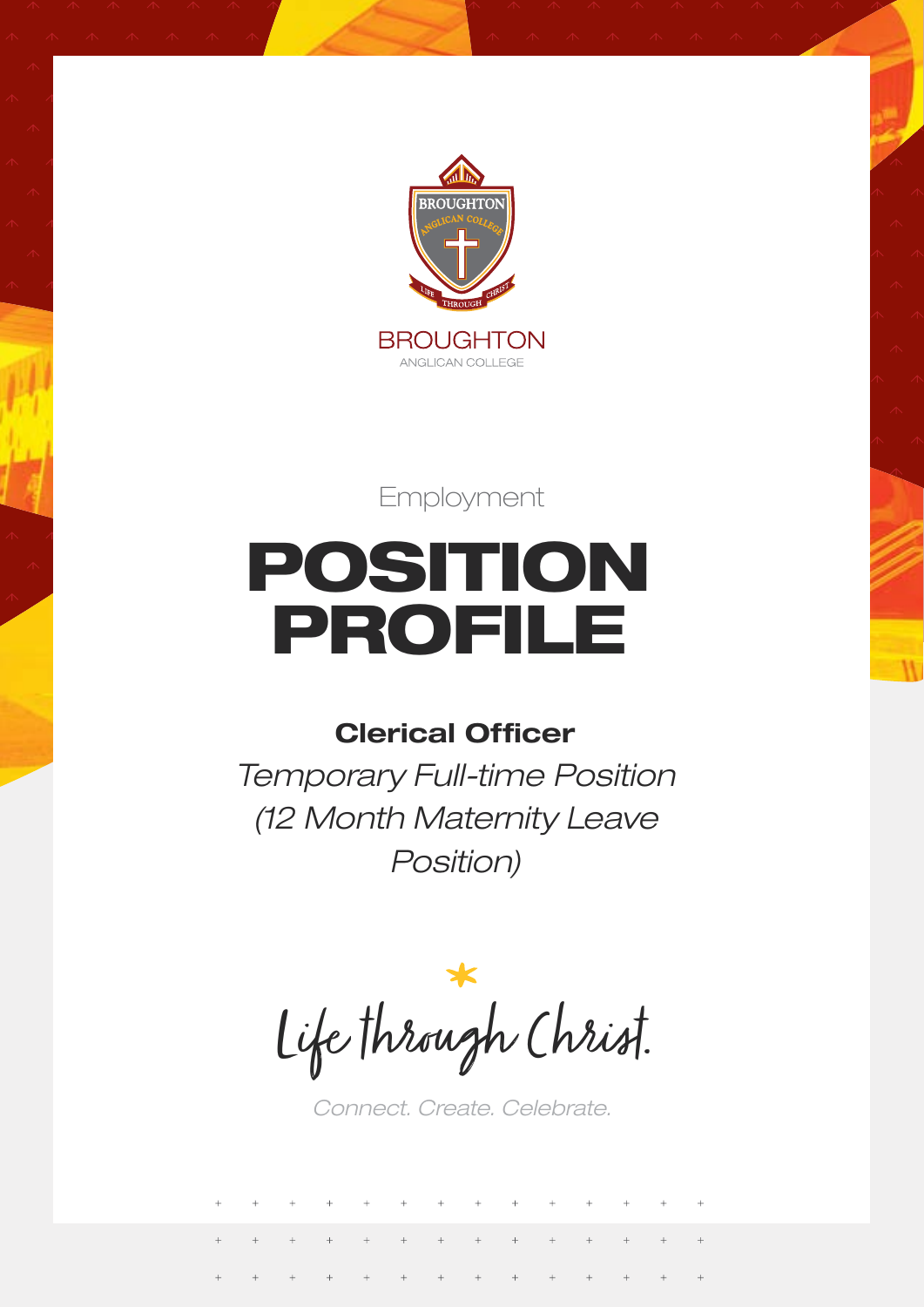Life through Christ

Connect. Create. Celebrate.

#### **CLERICAL OFFICER**

Temporary Full-time Position (12 Month Maternity Leave Position)

Broughton Anglican College is the leading Pre Kinder to Year 12 Independent School in the Macarthur region and provides exceptional educational opportunities to more than 1,000 students. Staff enjoy an innovative teaching environment with supportive peers, students, parents and carers.

Applications are invited for a temporary full-time position as a Clerical Officer. The Clerical Officer will join our Student Services Centre Team, working between the hours of 8.00 am – 4.00 pm including an ½ hour lunch break during school terms. They are entitled to four (4) weeks annual leave which is to be taken in the December / January vacation period.

The successful candidate will be required to provide evidence that they are an active member of a Bible-based church.

As the College is a child safe organisation, the successful candidate will be required to provide their current NSW Working With Children Check number and date of birth so that the College can verify that the candidate is permitted to teach in NSW schools.

The successful candidate will be required to provide a COVID-19 digital certificate.

The successful candidate will be required to undertake training in First Aid if they do not hold current First Aid accreditation.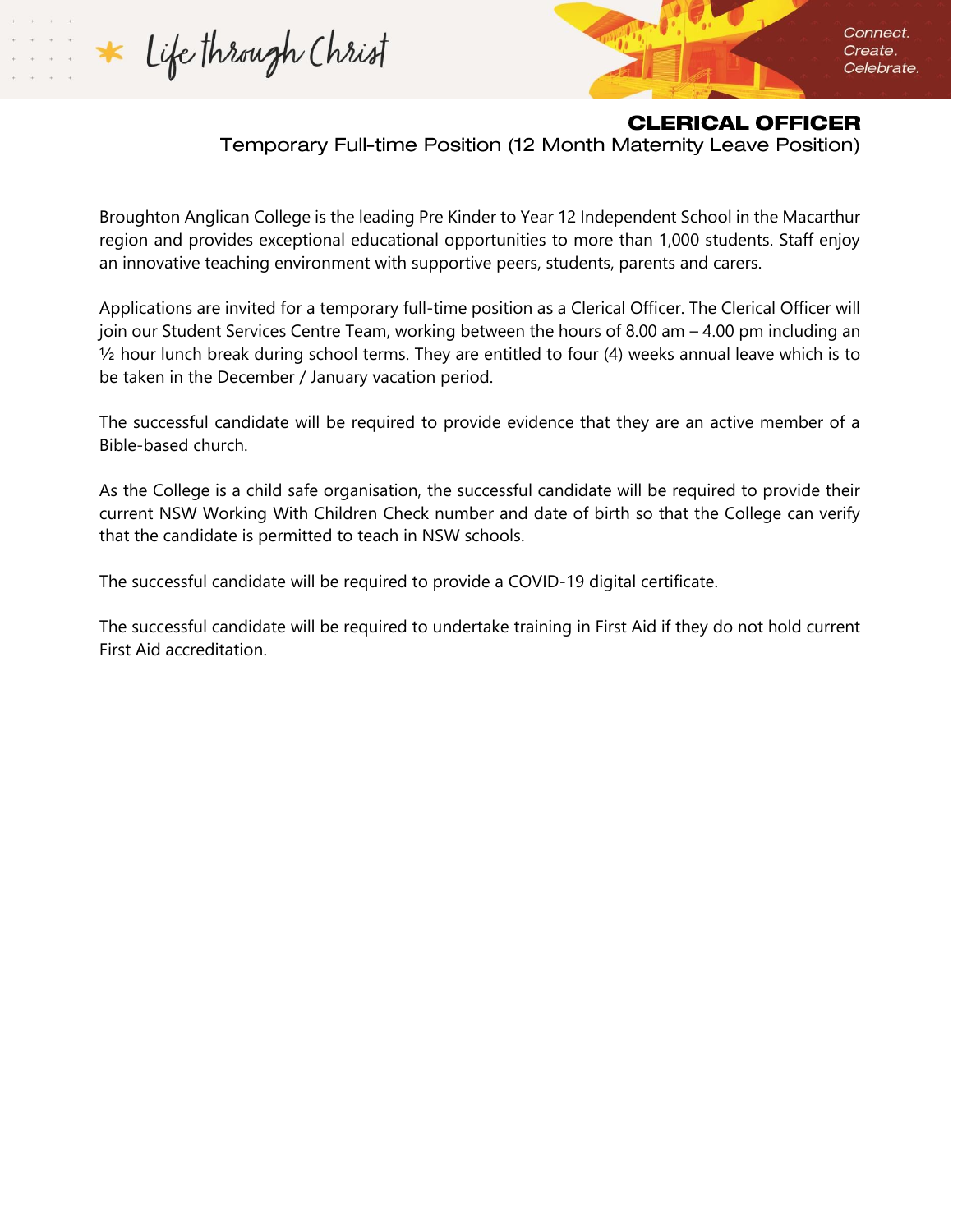Life through Christ

# **Core Values**

- A committed Christian who will provide opportunities for students to develop an understanding of the Christian faith and respond to the Gospel of Jesus Christ in adhering to the Christian stance and ethos of the College.
- An active member of a Bible-based church.
- An outstanding educator with a passion for and understanding of, working with children and adolescents.
- Demonstrates the integration of an authentic Christian faith with learning and teaching, to help students develop an understanding of the Gospel, whilst adhering to the Christian ethos of the College.

#### **Core Responsibilities**

The Clerical Officer should:

- actively support the College's Christian Mission, Strategic Plan and Vision Statement
- engage professionally with colleagues, parents and carers and the community
- upholds the College's expectations, code of conduct and protocols
- conduct themselves in a manner in keeping with the College ethos at all times
- have the knowledge, and awareness of, matters relating to Work Health and Safety Legislation and its implementation.

# **The Role**

The Clerical Officer is required to:

- work in student reception
- answer and redirect incoming calls or take messages for relevant staff
- greet and assist visitors, contractors, parents, carers and volunteers arriving at the College
- ensure visitors are accounted for whilst on the premises with appropriate name tags
- follow student arrival, departure and absence procedures
- file and archive student related documents and files
- locate students and staff as required
- process and distribute incoming emails, mail, faxes, information for staff pigeon holes.
- make Public Address announcements
- type and enter data as required (e.g. attendance details, exams, results, assessments marks, academic reports)
- complete administrative tasks relating to the preparation of student academic reports including preparation for teaching staff input, printing and distribution
- enter and maintain data relating to student information and classes on the College's administration system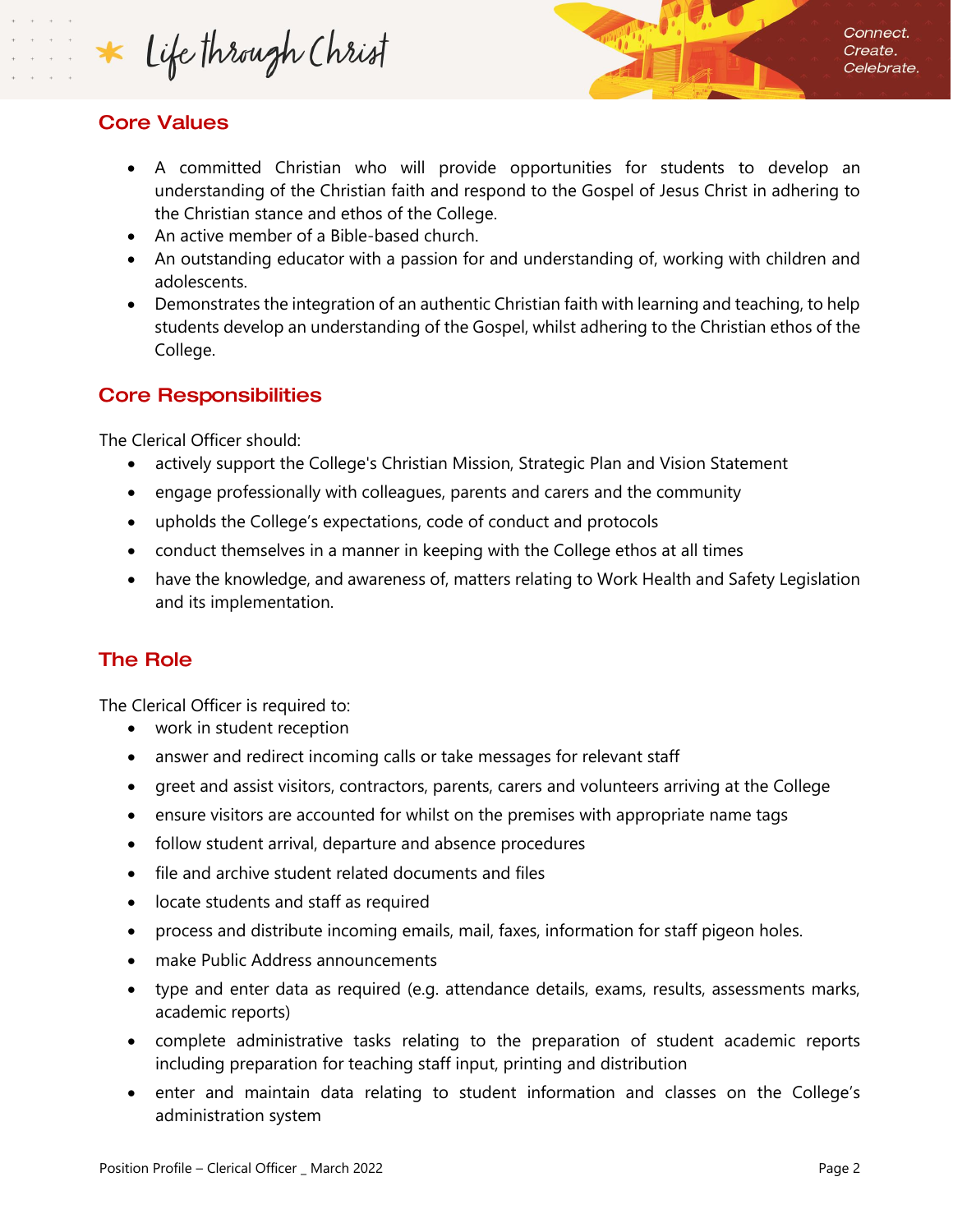Life through Christ

- organise and prepare certificates and other documents for College events / assemblies as required
- set up the booking system with appropriate information for Parent Teacher Interviews and other College events as required
- produce and edit documents for communication to the College community
- perform general clerical duties (e.g. typing, data entry, filing, photocopying, laminating)
- order stationery, resources and office supplies
- order resources (e.g. workbooks, classroom supplies, paper) for the use of students as required
- assist teaching staff with access to stationery and other resources as they require
- assist Teaching, Support and Operational Staff as required
- provide back-up First Aid support
- have exceptional communication skills, both written and verbal
- have a high standard of personal presentation and integrity
- take pride in their work and own the tasks.
- have exceptional customer service skills
- have excellent telephone skills
- have excellent organisational ability
- have well-developed interpersonal skills
- proficiently use a range of common ICT applications including the Microsoft Office suite of products, Office 365, Publisher, Adobe and databases to sufficiently support your duties.
- show initiative, common sense and to problem solve
- have the ability to manage multiple tasks and prioritise effectively
- demonstrate exceptional attention to detail and accuracy
- have the ability to cope within a high pressure environment whilst staying calm and positive
- be flexible
- maintain confidentiality when dealing with information or situations of a sensitive nature
- work collaboratively, establish rapport and maintain effective working relationships with students, parents and staff of the College community
- be organised for, and punctual to commitments, meetings and duties
- dress and behave in a professional manner
- consistently work in a professional manner, meeting deadlines, working as a constructive member of the team
- actively adhere to and enforce the College policies as required
- refrain from addressing College-related concerns through social media
- adhere to the child protection policies of the College
- undertake any other duties as determined by the Headmaster.

Connect. Create. Celebrate.